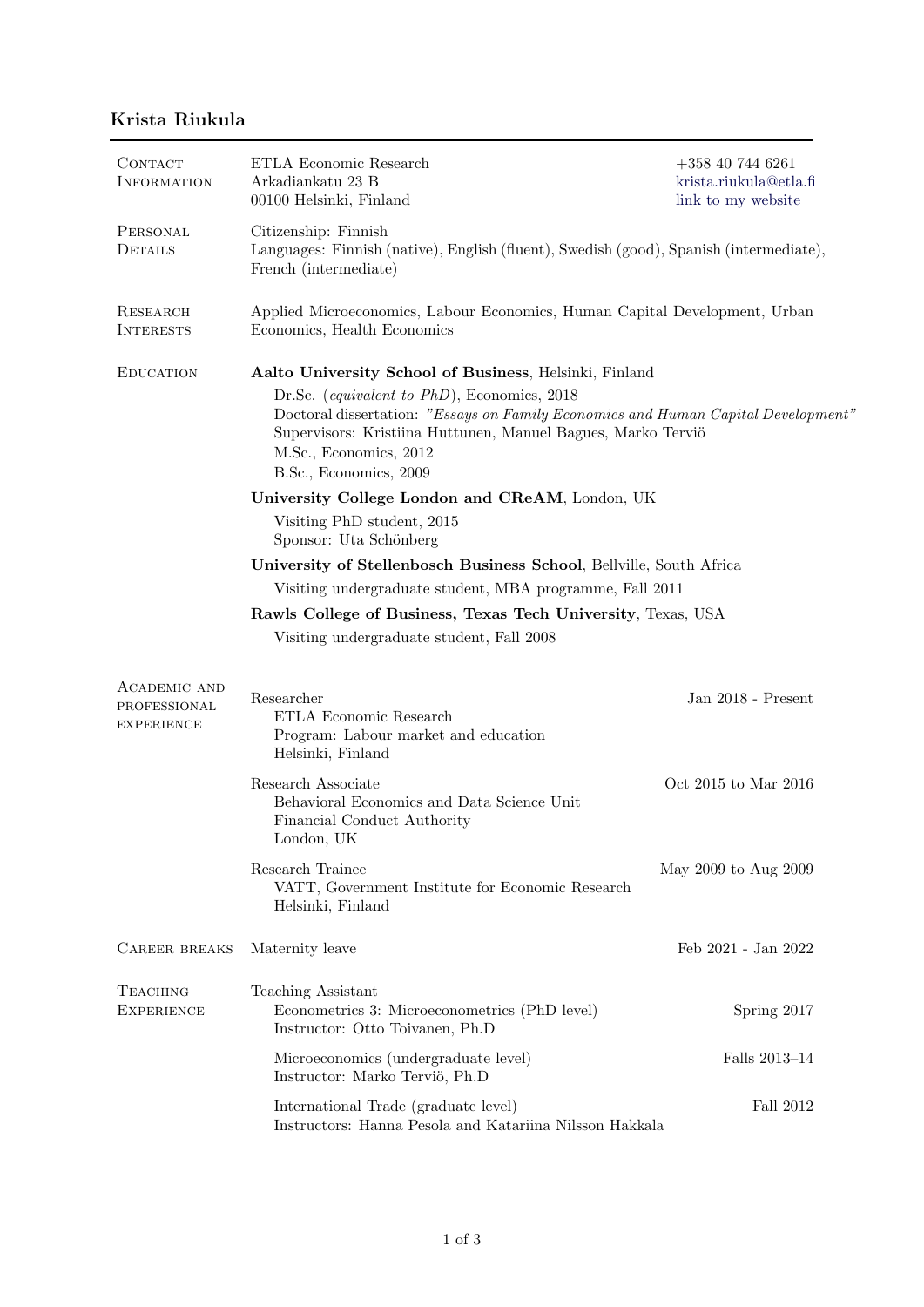| <b>WORKING PAPERS</b>                              | "Disparate Impacts of Job Loss by Parental Income and Implications for<br>Intergenerational Mobility", OIGI Institute Working Paper No. 53, 2021 (with<br>Emily Nix and Martti Kaila)                                                                                                                                                                                     |  |
|----------------------------------------------------|---------------------------------------------------------------------------------------------------------------------------------------------------------------------------------------------------------------------------------------------------------------------------------------------------------------------------------------------------------------------------|--|
|                                                    | "Dark Half: Decentralized Bargaining and Well-being at Work", IZA Discussion<br>Paper No. 14654 and ETLA Working Paper No. 89, 2021 (with Terhi Maczulskij,<br>Mika Haapanen and Antti Kauhanen)                                                                                                                                                                          |  |
|                                                    | "The Effect of Access to Post-Compulsory Education: Evidence from Structural<br>Breaks in School Supply", ETLA Working Paper No. 85, 2021 (with Hanna<br>Virtanen)                                                                                                                                                                                                        |  |
|                                                    | "Wage Increases and Decentralization of Collective Bargaining", IZA Discussion<br>Paper No. 13867 and ETLA Working Paper No. 83, 2020 (with Antti Kauhanen)<br>and Terhi Maczulskij)                                                                                                                                                                                      |  |
|                                                    | "The Costs of Job Loss and Task Usage", ETLA Working Papers No. 73, 2019<br>(with Antti Kauhanen)                                                                                                                                                                                                                                                                         |  |
|                                                    | "Parental Job Loss and Children's Careers", IZA Discussion Papers No. 12788,<br>2019 (with Kristiina Huttunen)                                                                                                                                                                                                                                                            |  |
| <b>RESEARCH IN</b><br><b>PROGRESS</b>              | "Intergenerational Origins of Fertility Decisions" (with Cecilia Borgman and<br>Kristiina Huttunen)                                                                                                                                                                                                                                                                       |  |
|                                                    | "Stay Home and Stay Married? The Effect of Child Home Care Allowance on<br>Marital Stability"                                                                                                                                                                                                                                                                             |  |
| <b>OTHER</b><br>PUBLICATIONS AND<br>POLICY REPORTS | Essays on Family Economics and Human Capital Development, Aalto University<br>Doctoral Dissertations 204/2018, 2018                                                                                                                                                                                                                                                       |  |
| PUBLICATIONS AND<br>POLICY REPORTS<br>IN FINNISH   | "Selvitys tehokkaan tiheyden mittarista", (Report on an Indicator for Effective<br>Density), Traficom Research Reports, 8/2021, 2021 (with Petri Blomqvist, Antti<br>Kauhanen and Heikki Metsäranta)                                                                                                                                                                      |  |
|                                                    | "Koulutuksen keskittäminen muuttaa nuorten koulutus- ja urapolkuja", (Regional<br>Availability of Post-compulsory Education and Schooling Choices), ETLA Muistio<br>No. 94, 2021 (with Hanna Virtanen)                                                                                                                                                                    |  |
|                                                    | "Isommat palkankorotukset paikallisesti sopien? Sopimusjärjestelmän hajautumisen<br>vaikutukset palkkojen tasoon ja niiden hajontaan", (Does Local Bargaining Lead<br>to Larger Wage Increases? The Impact of Decentralization of Collective Bargaining<br>on the Level And Dispersion of Wages), ETLA Muistio No. 92, 2020 (with Antti<br>Kauhanen and Terhi Maczulskij) |  |
|                                                    | "Kasautumisvaikutusten arvioinnin menetelmät liikennejärjestelmän kehittämisen<br>vaikutustarkastelussa", (Methods to Evaluate Agglomeration Effects in Transport<br>System Appraisal Frameworks), ETLA Raportti No. 101, 2020 (with Taina<br>Haapamäki, Antti Kauhanen, Seppo Laakso, Heikki Metsäranta, Marianna Ojanperä<br>and Touko Väänänen)                        |  |
|                                                    | "Liikennehankkeiden työmarkkinavaikutusten arviointikehikko – ehdotus", (The<br>Labor Market Impacts of the Transport System - A Proposal for an Evaluation<br>Framework), ETLA Muistio No. 85, 2020 (with Antti Kauhanen and Heikki<br>Metsäranta)                                                                                                                       |  |
|                                                    | "Liikennejärjestelmän työmarkkinavaikutukset ja niiden arviointi", (The Impacts<br>of Transport System Changes on Labor Market and Their Evaluation), 2019,<br>Valtioneuvoston selvitys- ja tutkimustoiminnan julkaisusarja, 2019:69 (with Heikki<br>Metsäranta, Antti Kauhanen and Paolo Fornaro)                                                                        |  |